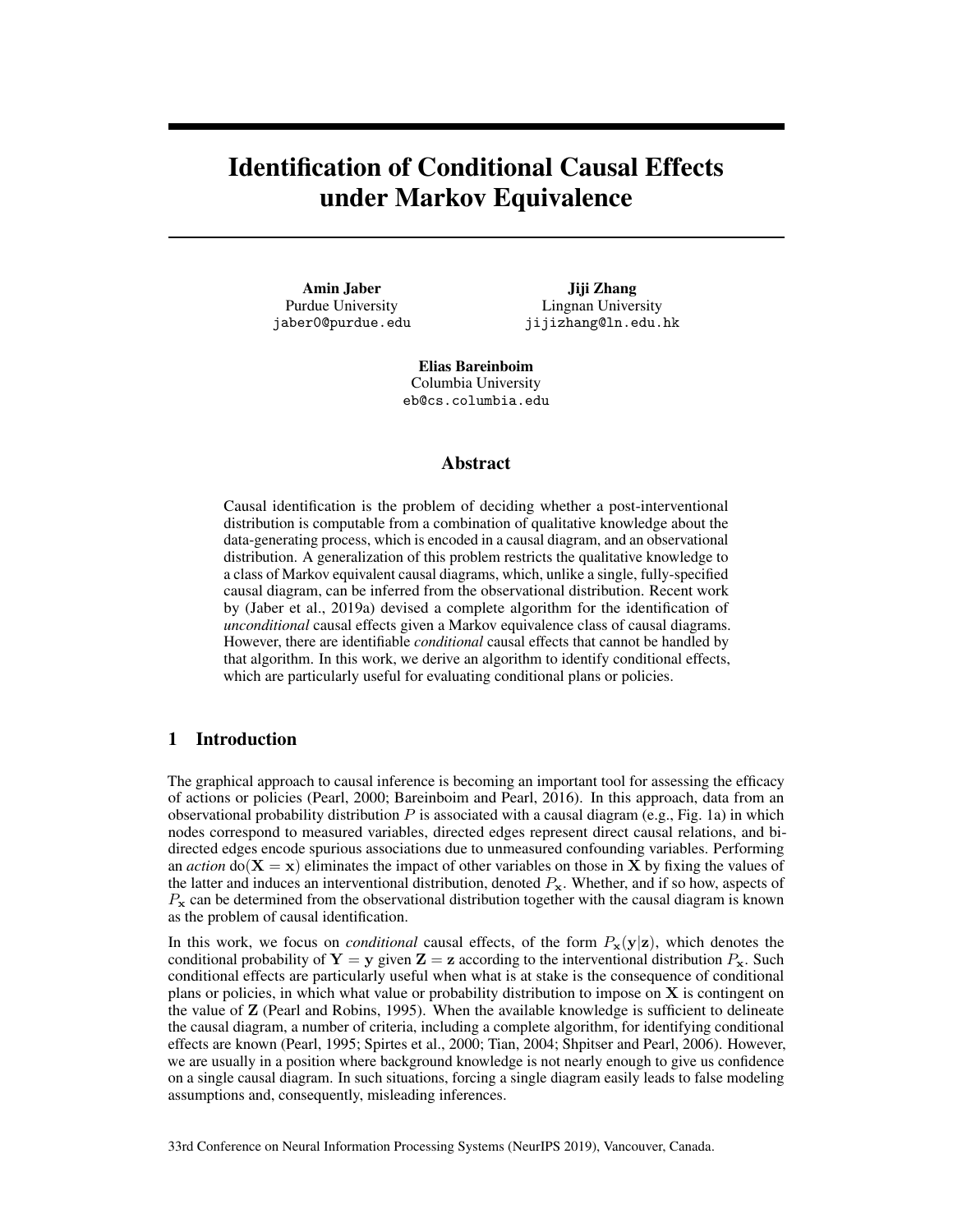Instead of specifying the causal diagram based on expert knowledge, one may adopt a more data-driven approach and attempt to learn it from data. However, from observational data, it is common that only a Markov equivalence class of causal diagrams can be consistently estimated (Verma, 1993; Spirtes et al., 2001; Zhang, 2008b). A distinguished characterization of the Markov equivalence class uses *partial ancestral graphs (PAGs)*. Fig. 1b shows the PAG learnable



Figure 1: Causal diagram (left) and the inferred PAG (right).

from observational data that is consistent with the causal diagram depicted in Fig. 1a. The directed edges in a PAG represent causal relations (that are not necessarily direct) and the circle marks stand for structural uncertainty. Labeled edges (with v) signify the absence of unmeasured confounders.

In this work, we study the problem of using invariant structural features in a Markov equivalence class (learnable from observational data) to identify conditional causal effects. Identification from an equivalence class is considerably more challenging than from a single diagram due to the structural uncertainties. Zhang (2007) extended Pearl's do-calculus to PAGs. However, it is computationally hard to decide whether there exists (and, if so, to find) a sequence of derivations in the generalized calculus to identify the effect of interest. More recently, a complete algorithm was devised for identifying unconditional causal effects given a PAG (Jaber et al., 2019a). This algorithm can be used to identify conditional effects of the form  $P_x(y|z)$  whenever the joint effect  $P_x(y, z)$  is identifiable. However, as we will show, many conditional effects are identifiable while the corresponding joint effect is not.<sup>1</sup> Specifically, we make the following contributions:

- 1. We establish a novel decomposition that serves to reduce a targeted conditional causal distribution into components that are easier to identify.
- 2. Based on the decomposition, we develop an algorithm to compute the effect of an arbitrary set of intervention variables on an arbitrary outcome set while conditioning on a third disjoint set, from a PAG and an observational distribution. We show that this algorithm subsumes that of (Jaber et al., 2019a).

# 2 Preliminaries

In this section, we introduce the basic setup and notations. Boldface capital letters denote sets of variables, while boldface lowercase letters stand for value assignments to those variables.

Structural Causal Models. We use Structural Causal Models (SCMs) (Pearl, 2000, pp. 204-207) as our basic semantical framework. Formally, an SCM M is a 4-tuple  $\langle \mathbf{U}, \mathbf{V}, \mathbf{F}, P(\mathbf{U}) \rangle$ , where U is a set of exogenous (latent) variables and  $V$  is a set of endogenous (measured) variables.  $F$  represents a collection of functions  $\mathbf{F} = \{f_i\}$  such that each endogenous variable  $V_i \in \mathbf{V}$  is determined by a function  $f_i \in \mathbf{F}$ , where  $f_i$  is a mapping from the respective domain of  $\mathbf{U}_i \cup \mathbf{Pa}_i$  to  $V_i$ ,  $\mathbf{U}_i \subseteq \mathbf{U}$ ,  $\textbf{Pa}_i \subseteq \textbf{V} \setminus V_i$ . The uncertainty is encoded through a probability distribution over the exogenous variables,  $P(\mathbf{U})$ . Every SCM is associated with one causal diagram where every variable  $\mathbf{V} \cup \mathbf{U}$  is a node, and an arrow is drawn from each member of  $U_i \cup Pa_i$  to  $V_i$ . Following standard practice, when drawing a causal diagram, we omit the exogenous nodes and add a bi-directed arc between two endogenous nodes if they share an exogenous parent. We restrict our study to recursive systems, which means that the corresponding diagram will be acyclic. The marginal distribution induced over the endogenous variables  $P(V)$  is called observational, and factorizes according to the causal diagram, i.e.:

$$
P(\mathbf{v}) = \sum_{\mathbf{u}} \prod_{i} P(v_i | \mathbf{pa}_i, \mathbf{u}_i) P(\mathbf{u})
$$
 (1)

Within the structural semantics, performing an action  $X=x$  is represented through the do-operator,  $do(X = x)$ , which encodes the operation of replacing the original equation for X by the constant x and induces a submodel  $M_x$ . The resulting distribution is denoted by  $P_x$ , which is the main target for identification in this paper. For details on structural models, we refer readers to (Pearl, 2000).

<sup>&</sup>lt;sup>1</sup>Another approach is based on SAT (Boolean constraint satisfaction) solvers (Hyttinen et al., 2015). Given its somewhat distinct nature, a closer comparison lies outside the scope of this paper.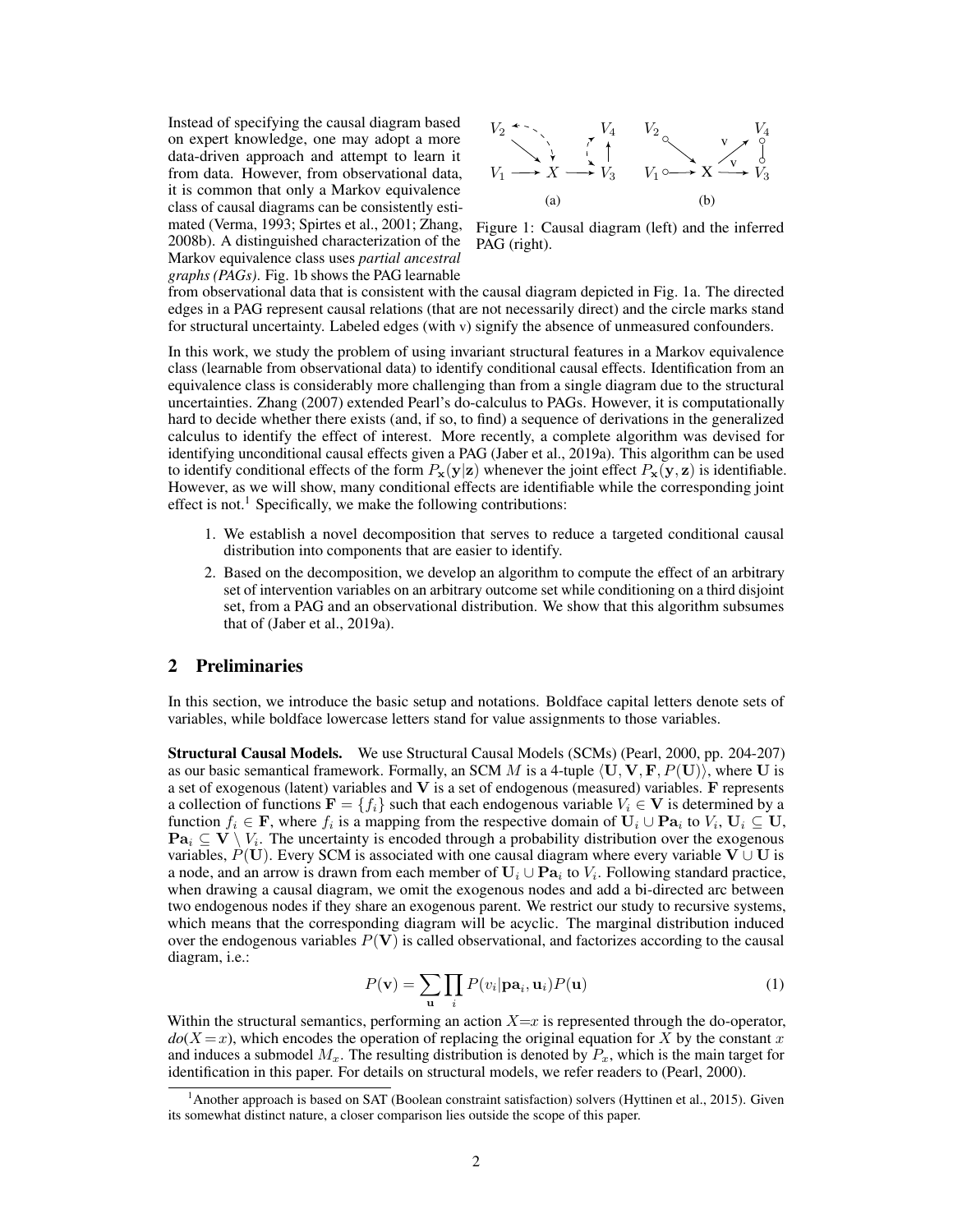Ancestral Graphs. We now introduce a graphical representation of equivalence classes of causal diagrams. A *mixed* graph can contain directed and bi-directed edges. A is an ancestor of B if there is a directed path from A to B. A is a *spouse* of B if  $A \leftrightarrow B$  is present. An *almost directed cycle* happens when A is both a spouse and an ancestor of B. An *inducing path* is a path on which every node (except for the endpoints) is a collider on the path (i.e., both edges incident to the node are into it) and is an ancestor of an endpoint of the path. A mixed graph is *ancestral* if it does not contain directed or almost directed cycles. It is *maximal* if there is no inducing path between any two non-adjacent nodes. A *Maximal Ancestral Graph* (MAG) is a graph that is both ancestral and maximal (Richardson and Spirtes, 2002).

In general, a causal MAG represents a set of causal diagrams with the same set of observed variables that entail the same conditional independence and ancestral relations among the observed variables. Different MAGs may be Markov equivalent in that they entail the exact same independence model. A partial ancestral graph (PAG) represents an equivalence class of MAGs [M], which shares the same adjacencies as every MAG in  $\mathcal{M}$  and displays all and only the invariant edge marks (i.e., edge marks that are shared by all members of  $[M]$ ). A circle indicates an edge mark that is not invariant.

A PAG is learnable from the independence model over the observed variables, and the FCI algorithm is a standard method to learn such an object (Zhang, 2008b). In short, a PAG represents a class of causal diagrams with the same observed variables that entail the same independence model over the observed variables.

**Graphical Notions.** Given a causal diagram, a MAG, or a PAG, a path between  $X$  and  $Y$  is *potentially directed (causal)* from X to Y if there is no arrowhead on the path pointing towards X. Y is called a *possible descendant* of X and X a *possible ancestor* of Y if there is a potentially directed path from X to Y . Y is called a *possible child* of X and X a *possible parent* of Y if they are adjacent and the edge is not into X. For a set of nodes  $X$ , let Pa $(X)$  (Ch $(X)$ ) denote the union of X and the set of possible parents (children) of  $X$ , and let  $An(X)$  denote the union of  $X$  and the set of possible ancestors of X. Let Pa<sup>\*</sup>(X) denote Pa(X) excluding the possible parents of X due to circle edges (o– $\circ$ ). Similarly, Ch<sup>\*</sup>(X) denotes Ch(X) excluding the possible children of X due to circle edges. For convenience, we use an asterisk (\*) as a wildcard to denote any possible mark of a PAG ( $\circ$ ,  $\circ$ ,  $-$ ) or a MAG ( $>$ ,  $-$ ). If the edge marks on a path between X and Y are all circles, we call the path a *circle path*. We refer to the closure of nodes connected with circle paths as a *bucket*. Obviously, given a PAG, nodes are partitioned into a unique set of buckets.

A directed edge  $X \to Y$  in a MAG or a PAG is *visible* if there exists no causal diagram in the corresponding equivalence class where there is an inducing path between  $X$  and  $Y$  that is into  $X$ . This implies that a visible edge is not confounded ( $X \leftarrow \rightarrow Y$  doesn't exist). Which directed edges are visible is easily decidable by a graphical condition (Zhang, 2008a), so we simply mark visible edges by v. For brevity, we refer to any edge that is not a visible directed edge as *invisible*.

Identification in Causal Diagrams. Tian and Pearl (2002) introduced a decomposition of a causal diagram into a set of so-called *c-components* (confounded components).

Definition 1 (C-Component). *In a causal diagram, two nodes are said to be in the same c-component iff they are connected by a bi-directed path, i.e., a path composed solely of bi-directed edges.*

The significance of c-components and their decomposition is evident from (Tian, 2004, Lemmas 2, 3), which are the basis for the proposed algorithm for identifying conditional causal effects. For any set  $C \subseteq V$ ,  $Q[C]$  denotes the post-intervention distribution of C under an intervention on  $V \setminus C$ .

$$
Q[\mathbf{C}] = P_{\mathbf{v} \setminus \mathbf{c}}(\mathbf{c}) = \sum_{\mathbf{u}} \prod_{\{i \mid V_i \in \mathbf{C}\}} P(v_i | \mathbf{pa}_i, \mathbf{u}_i) P(\mathbf{u}) \tag{2}
$$

Obviously,  $Q[C]$  functionally depends on C and the corresponding parents, i.e., Pa $(C)$ . Moreover,  $Q[\mathbf{C}]$  decomposes into a product of sub-queries over the c-components in  $\mathcal{D}_{\mathbf{C}}$ , the induced subgraph of the causal diagram  $D$  over C. That is,  $Q[\mathbf{C}] = \prod_i Q[\mathbf{C}_i]$ , where  $\mathbf{C}_i$  is a c-component in  $\mathcal{D}_{\mathbf{C}}$ .

## 3 Unconditional Causal Effect

In this section, we review the techniques developed in (Jaber et al., 2019a) for identifying unconditional causal effects. The notion of pc-component (Def. 2) in MAGs and PAGs generalizes that of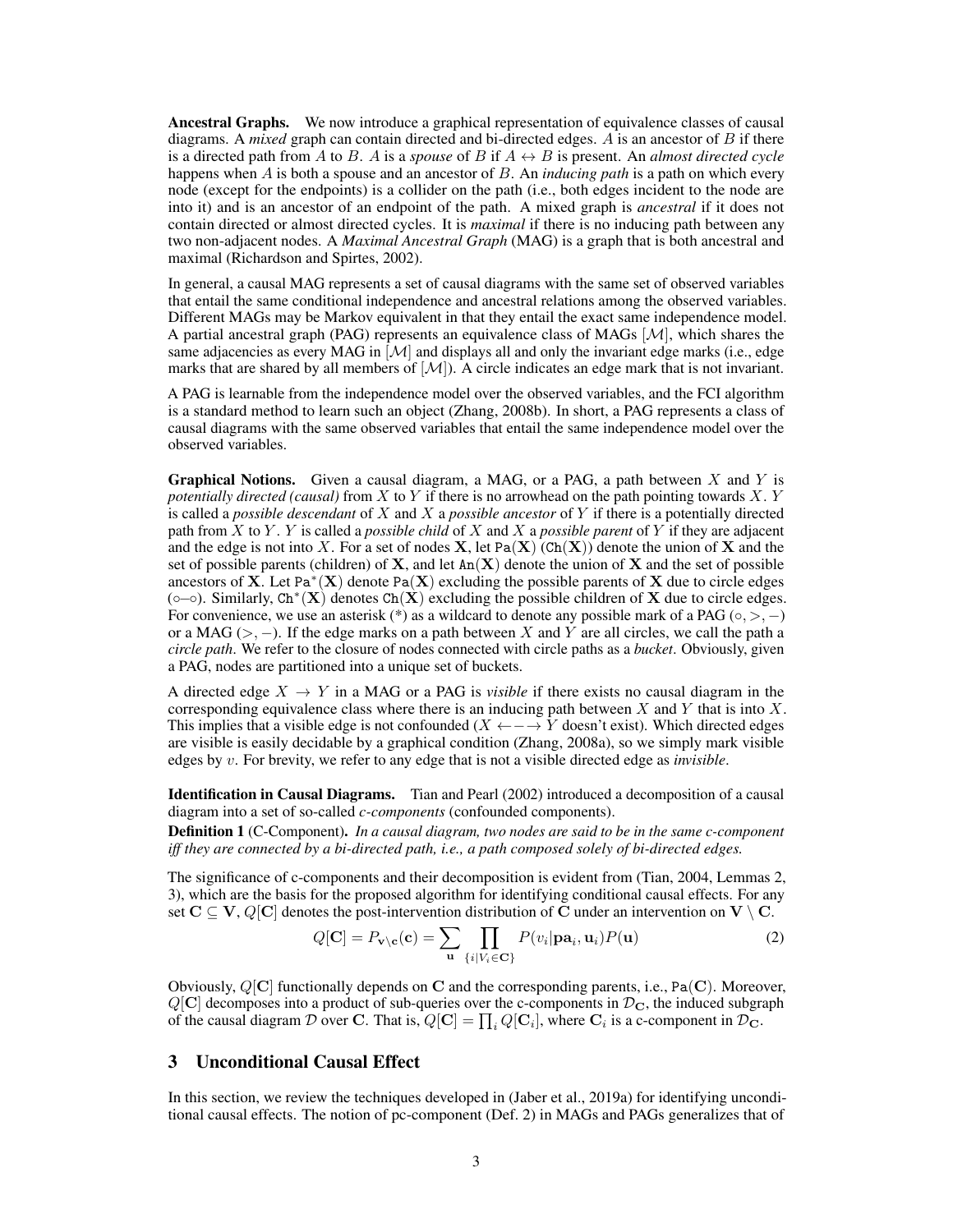| <b>Algorithm 1 IDP</b> ( $\mathbf{x}, \mathbf{y}$ ) given PAG P |                                                                                                                                                                                                                                                                                                          |                                    |
|-----------------------------------------------------------------|----------------------------------------------------------------------------------------------------------------------------------------------------------------------------------------------------------------------------------------------------------------------------------------------------------|------------------------------------|
|                                                                 | <b>Input:</b> two disjoint sets $X, Y \subset V$<br><b>Output:</b> Expression for $P_{\mathbf{x}}(\mathbf{y})$ or FAIL                                                                                                                                                                                   |                                    |
|                                                                 | 1: Let $\mathbf{D} = \text{An}(\mathbf{Y})_{\mathcal{P}_{\mathbf{V} \setminus \mathbf{X}}}$<br>2: $P_{\mathbf{x}}(\mathbf{y}) = \sum_{\mathbf{d}\setminus\mathbf{v}} \text{IDENTIFY}(\mathbf{D}, \mathbf{V}, P)$                                                                                         |                                    |
| 4:                                                              | 3: function IDENTIFY(C, T, $Q = Q[T]$ )<br>if $C = \emptyset$ then return 1<br>5: if $C = T$ then return Q                                                                                                                                                                                               |                                    |
|                                                                 | /* In $\mathcal{P}_{\mathbf{T}}$ , let <b>B</b> denote a bucket, and let $C^{\mathbf{B}}$ denote the pc-component of <b>B</b> */                                                                                                                                                                         |                                    |
| 6:<br>7:<br>8:                                                  | if $\exists B \subset T \setminus C$ such that $C^B \cap Ch(B) \subseteq B$ then<br>Compute $Q[\mathbf{T} \setminus \mathbf{B}]$ from $Q$ ;<br><b>return</b> IDENTIFY( $C,T \setminus B,Q[T \setminus B])$                                                                                               | $\triangleright$ via Proposition 2 |
| 9:                                                              | else if $\exists B \subset C$ such that $\mathcal{R}_{B} \neq C$ then                                                                                                                                                                                                                                    |                                    |
| 10:                                                             | $\frac{\text{IDENTIFY}(\mathcal{R}_{\mathbf{B}}, \mathbf{T}, Q) \cdot \text{IDENTIFY}(\mathcal{R}_{\mathbf{C} \setminus \mathcal{R}_{\mathbf{B}}}, \mathbf{T}, Q)}{\text{IDENTIFY}(\mathcal{R}_{\mathbf{B}} \cap \mathcal{R}_{\mathbf{C} \setminus \mathcal{R}_{\mathbf{B}}}, \mathbf{T}, Q)}$<br>return | $\triangleright$ by Proposition 3  |
| 11:                                                             | else                                                                                                                                                                                                                                                                                                     |                                    |
| 12:                                                             | throw FAIL                                                                                                                                                                                                                                                                                               |                                    |

c-component in a causal diagram. Being in the same pc-component is a necessary condition for two nodes to be in the same c-component in some causal diagram in the corresponding equivalence class (Prop. 1). As a special case of Def. 2, two nodes are in the same *definite c-component* (*dc-component*) if they are connected with a bi-directed path, i.e., a path composed solely of bi-directed edges.

Definition 2 (PC-Component). *In a MAG, a PAG, or any induced subgraph thereof, two nodes are in the same possible c-component (pc-component) if there is a path between them such that (1) all non-endpoint nodes along the path are colliders, and (2) none of the edges is visible.*

Proposition 1. *Let* P *be a MAG or a PAG over* V*, and* D *be any causal diagram in the equivalence class represented by* P. For any  $X, Y \in \mathbf{A} \subseteq \mathbf{V}$ , if X and Y are in the same c-component in  $\mathcal{D}_{\mathbf{A}}$ , *then*  $X$  *and*  $Y$  *are in the same pc-component in*  $P_A$ *.* 

Using the above notions, the following identification criterion is derived where the intervention is on a bucket rather than a single node and the input distribution is possibly interventional. The expression depends on a partial topological order (*PTO*) over the nodes, which is a topological order over the buckets. A detailed discussion can be found in (Jaber et al., 2018).

**Proposition 2.** Let  $P$  denote a PAG over **V**, **T** be a union of a subset of the buckets in  $P$ , and  $X \subset T$ be a bucket. Given  $P_{\textbf{v}\setminus \textbf{t}}$  (i.e., Q[**T**]), and a partial topological order  $\textbf{B}_1<\cdots<\textbf{B}_m$  with respect *to*  $\mathcal{P}_T$ ,  $Q[T \setminus X]$  *is identifiable if and only if, in*  $\mathcal{P}_T$ *, there does not exist*  $Z \in X$  *such that* Z *has a possible child*  $C \notin \mathbf{X}$  *that is in the pc-component of Z. If identifiable, then the expression is given by* 

$$
Q[\mathbf{T} \setminus \mathbf{X}] = \frac{P_{\mathbf{v} \setminus \mathbf{t}}}{\prod_{\{i \mid \mathbf{B}_i \subseteq S^{\mathbf{X}}\}} P_{\mathbf{v} \setminus \mathbf{t}}(\mathbf{B}_i | \mathbf{B}^{(i-1)})} \times \sum_{\mathbf{x}} \prod_{\{i \mid \mathbf{B}_i \subseteq S^{\mathbf{X}}\}} P_{\mathbf{v} \setminus \mathbf{t}}(\mathbf{B}_i | \mathbf{B}^{(i-1)}),
$$

*where*  $S^{\mathbf{X}} = \bigcup_{Z \in \mathbf{X}} S^Z$ ,  $S^Z$  *being the dc-component of* Z *in*  $\mathcal{P}_{\mathbf{T}}$ *, and*  $\mathbf{B}^{(i-1)}$  *denoting the set of*  $\emph{nodes preceding bucket}$   $\emph{B}_i$  in the partial order.

For example, given the PAG in Fig. 1b,  $X$  is not in the same pc-component with any of its possible children  $V_3, V_4$ , hence  $P_x(v_1, \ldots, v_4)$  is computable from the observational distribution  $P(\mathbf{v})$ . Another important result is decomposing a target quantity  $Q[\mathbf{C}]$  into a product of smaller quantities. Such a decomposition is obtained in Proposition 3 using the *Region* construct (Def. 3).

**Definition 3** (Region  $\mathcal{R}_{\bf A}^{\bf C}$ ). *Given a PAG or a MAG*  $\mathcal P$  *over*  ${\bf V}$ *, and*  ${\bf A}\subseteq{\bf C}\subseteq{\bf V}$ *. Let the region of* **A** with respect to C, denoted  $\mathcal{R}_{A}^C$ , be the union of the buckets that contain nodes in the pc-component *of*  $A$  *in the induced subgraph*  $P_{C}$ *.* 

**Proposition 3.** *Given a PAG*  $P$  *over*  $V$  *and set*  $C \subseteq V$ *,*  $Q[C]$  *can be decomposed as follows.* 

$$
Q[\mathbf{C}] = \frac{Q[\mathcal{R}_{\mathbf{A}}].Q[\mathcal{R}_{\mathbf{C}\setminus\mathcal{R}_{\mathbf{A}}}]}{Q[\mathcal{R}_{\mathbf{A}}\cap\mathcal{R}_{\mathbf{C}\setminus\mathcal{R}_{\mathbf{A}}}]}
$$

*where*  $\mathbf{A} \subset \mathbf{C}$  and  $\mathcal{R}_{(.)} = \mathcal{R}_{(.)}^{\mathbf{C}}$ .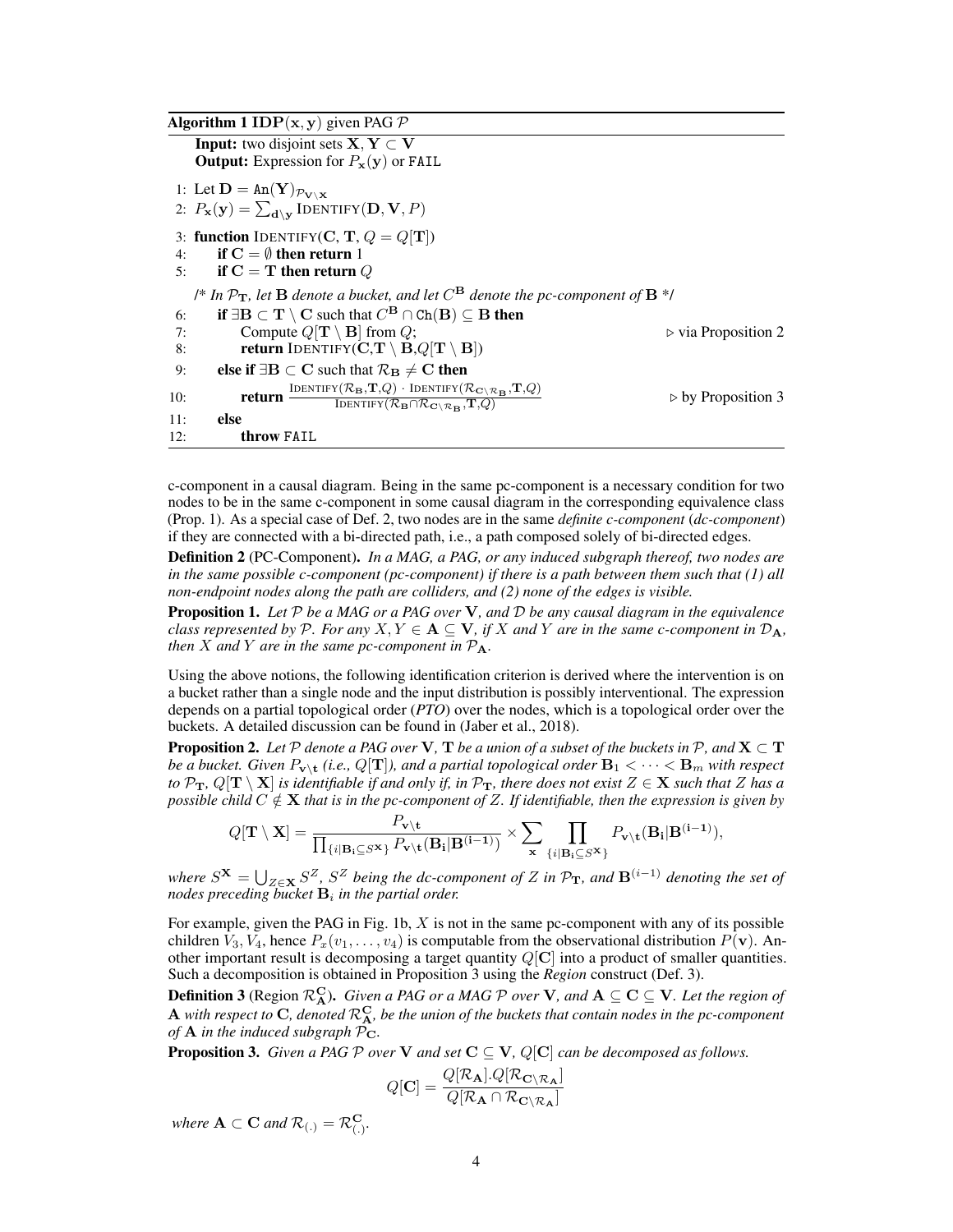$$
X \circ \longrightarrow Z \circ \longrightarrow Y
$$
\n
$$
\begin{array}{ccc}\nX & \circ & Z_2 \\
\circ & \circ & \circ \\
Z & \circ & \circ \\
\circ & Z & \circ \\
\circ & \circ & \circ \\
\circ & \circ & \circ \\
\circ & \circ & \circ \\
\circ & \circ & \circ \\
\circ & \circ & \circ \\
\circ & \circ & \circ & \circ \\
\circ & \circ & \circ & \circ \\
\circ & \circ & \circ & \circ \\
\circ & \circ & \circ & \circ \\
\circ & \circ & \circ & \circ \\
\circ & \circ & \circ & \circ \\
\circ & \circ & \circ & \circ & \circ \\
\circ & \circ & \circ & \circ & \circ \\
\circ & \circ & \circ & \circ & \circ \\
\circ & \circ & \circ & \circ & \circ \\
\circ & \circ & \circ & \circ & \circ \\
\circ & \circ & \circ & \circ & \circ \\
\circ & \circ & \circ & \circ & \circ & \circ \\
\circ & \circ & \circ & \circ & \circ & \circ \\
\circ & \circ & \circ & \circ & \circ & \circ \\
\circ & \circ & \circ & \circ & \circ & \circ \\
\circ & \circ & \circ & \circ & \circ & \circ \\
\circ & \circ & \circ & \circ & \circ & \circ \\
\circ & \circ & \circ & \circ & \circ & \circ \\
\circ & \circ & \circ & \circ & \circ & \circ \\
\circ & \circ & \circ & \circ & \circ & \circ \\
\circ & \circ & \circ & \circ & \circ & \circ \\
\circ & \circ & \circ & \circ & \circ & \circ \\
\circ & \circ & \circ & \circ & \circ & \circ \\
\circ & \circ & \circ & \circ & \circ & \circ \\
\circ & \
$$

Figure 2: Sample PAGs with identifiable conditional causal effects.

Propositions 2 and 3 are utilized in Algorithm 1 which is sound and complete for identifying unconditional causal effects given a PAG (Jaber et al., 2019a).

# 4 Conditional Causal Effects

We formalize the notion of identifiability from a PAG using the following definition, which generalizes the causal-diagram-specific notion (Tian, 2004).

Definition 4 (Causal-Effect Identifiability). *The causal effect of a set of variables* X *on a disjoint set of variables* Y *conditioned on another set* Z *is said to be identifiable from a PAG* P *if the quantity*  $P_{\mathbf{x}}(\mathbf{y}|\mathbf{z})$  *can be computed uniquely from the observational distribution*  $P(\mathbf{V})$  *given every causal diagram* D *(represented by a MAG) in the Markov equivalence class represented by* P*.*

Given a PAG  $P$  and a conditional causal effect  $P_x(y|z)$ , we can rewrite the quantity as follows. Hence, if  $P_x(y, z)$  is identifiable, then  $P_x(y|z)$  is identifiable as well.

$$
P_{\mathbf{x}}(\mathbf{y}|\mathbf{z}) = \frac{P_{\mathbf{x}}(\mathbf{y}, \mathbf{z})}{\sum_{\mathbf{y}} P_{\mathbf{x}}(\mathbf{y}, \mathbf{z})}
$$

For example,  $P_{z_1}(y, z_2)$  is identifiable in the PAG of Figure 2c with the following (simplified) expression via Algorithm 1. Hence, both  $P_{z_1}(y|z_2)$  and  $P_{z_1}(z_2|y)$  are identifiable.

$$
P_{z_1}(y, z_2) = Q[Y, Z_2] = P(y|z_1, z_2)P(z_2)
$$

However, not all identifiable conditional effects can be identified this way. Consider the PAG in Fig. 2d and the conditional effect  $P_x(y|z_1, z_2)$ . Whereas  $P_x(y, z_1, z_2)$  is not identifiable by Algorithm 1 and hence the conditional effect is not identifiable *simpliciter*,  $P_x(y|z_1, z_2)$  turns out to be identifiable as we show later. Therefore, Algorithm 1, though complete for identifying unconditional effects, is unable to compute many identifiable conditional effects.

To do better, we start by generalizing the notion of  $Q[\cdot]$  to accommodate conditioning.

**Definition 5.** For any pair of disjoint sets  $C, Z \subseteq V$ , we define the quantity  $Q[C|Z]$ , given below, to *be the post-intervention distribution of* C *conditional on* Z *under an intervention on*  $V \setminus (C \cup Z)$ *.* 

$$
Q[\mathbf{C}|\mathbf{Z}] = \frac{Q[\mathbf{C} \cup \mathbf{Z}]}{\sum_{\mathbf{c}} Q[\mathbf{C} \cup \mathbf{Z}]}
$$

In what follows, we utilize Definition 5 to derive an algorithm for conditional causal effect identification. The following proposition shows a way to rewrite a given conditional effect in terms of the notion in Definition 5.<sup>2</sup>

**Proposition 4.** *Given distribution*  $P(\mathbf{V})$ *, causal PAG*  $P$  *over*  $\mathbf{V}$ *, and target effect*  $P_{\mathbf{x}}(\mathbf{y}|\mathbf{z})$  *where* X, Y, Z *are disjoint subsets of* V*, we have the following.*

$$
P_{\mathbf{x}}(\mathbf{y}|\mathbf{z}) = \sum_{\mathbf{d}\backslash\mathbf{y}} Q[\mathbf{D}|\mathbf{Z}] \tag{3}
$$

*where*  $\mathbf{D} = \textit{An}(\mathbf{Y} \cup \mathbf{Z})_{\mathcal{P}_{\mathbf{V} \setminus \mathbf{X}}} \setminus \mathbf{Z}$ .

<sup>&</sup>lt;sup>2</sup>The proofs can be found in (Jaber et al., 2019b).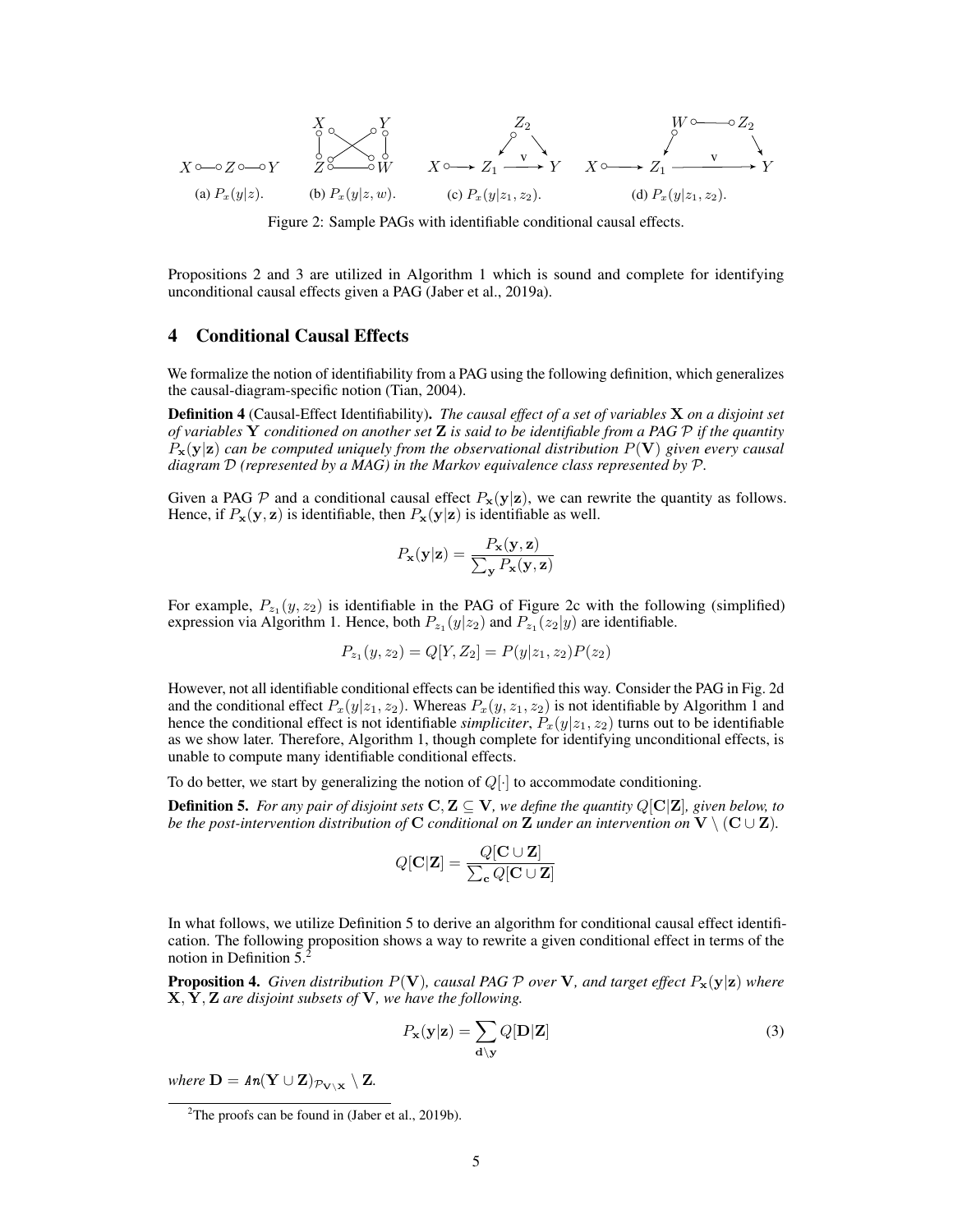**Algorithm 2** Recursive routine to decompose  $Q[T|Z]$ .

1: function  $DECOMPOSE(\mathcal{P}, \mathbf{T}, \mathbf{Z})$ 2: if  $\mathbf{T} = \emptyset$  then return  $\emptyset$  $\mathcal{P}$ <sup>\*</sup> In  $\mathcal{P}_{\textbf{T}\cup \textbf{Z}}$ *, let*  $C^{(\cdot)}$  denote the pc-component of  $(\cdot)$  in  $\mathcal{P}_{\textbf{T}\cup \textbf{Z}}$ *.* \*/ 3: Initialize  $X$  to an arbitrary node in  $T$ 4: Let  $\mathbf{A} = \text{Pa}^*(C^{\mathbf{X}}) \cap \text{Pa}^*(C^{\mathbf{T} \cup \mathbf{Z} \setminus C^{\mathbf{X}}})$ 5: while  $A \nsubseteq Z$  do  $\textbf{X} = \textbf{X} \cup \texttt{Ch}^{*}(\textbf{A} \cap \textbf{T})$ 7:  $\mathbf{A} = \text{Pa}^*(C^{\mathbf{X}}) \cap \text{Pa}^*(C^{\mathbf{T} \cup \mathbf{Z} \setminus C^{\mathbf{X}}})$ /\* Let  $\mathbf{T}_1 = C^\mathbf{X} \cap \mathbf{T}$  and  $\mathbf{T}_2 = \mathbf{T} \setminus \mathbf{T}_1$  \*/ 8: return  $\langle \mathbf T_1, \mathcal R_{\mathbf X} \setminus \mathbf T_1\rangle \cup \mathrm{Decompose}(\mathcal P, \mathbf T_2, \mathcal R_{\mathbf T \cup \mathbf Z\setminus C^{\mathbf X}} \setminus \mathbf T_2)$ 

For example, given the PAG in Figure 2d and query  $P_x(y|z_1, z_2)$ , we can rewrite the conditional causal effect as  $\sum_w Q[Y,W|Z_1,Z_2].$ 

The following fact plays a crucial role in the derivation of our algorithm.

Lemma 1. *Given a PAG* P *over* V *and any causal diagram* D *in the equivalence class represented by* P, suppose  $X \subset A \subseteq V$ , and let  $S^X$  and  $C^X$  denote the c-component and pc-component of  $X$  in  $\mathcal{D}_A$  and  $\mathcal{P}_A$ *, respectively. Then, for every*  $Y \in A$ *, if*  $Y \in Pa(S^X)$  *in*  $\mathcal{D}_A$ *, then*  $Y \in Pa^*(C^X)$  *in*  $\mathcal{P}_A$ *, where* Pa<sup>∗</sup> (·) *is (the union of the input set and) the set of possible parents due to directed or partially directed edges* ( $\rightarrow$ ,  $\circ \rightarrow$ ).

In words, given a PAG  $\mathcal P$  and any diagram  $\mathcal D$  in the equivalence class, if a node Y is a parent of the c-component of **X** in  $\mathcal{D}_A$ , then Y must be either in the pc-component of **X** in  $\mathcal{P}_A$  or a possible parent of the pc-component by a non-circle edge. For example, given the PAG in Figure 2a,  $C^X = \{X, Z\}$ and  $Y \notin \text{Pa}^*(C^X)$ , hence  $Y \notin \text{Pa}(S^X)$  in any causal diagram in the equivalence class. It is easy to see why in this simple example. First,  $X$  is not in the pc-component of  $Y$  so they are not in the same c-component in any causal diagram, by Proposition 1. If  $X$  and  $Z$  are in the same c-component in some diagram D and Y is a parent of Z, then we have an (unshielded) collider at Z in D, which would contradict the given PAG. This observation generalizes to more complex cases. Note that the property does not necessarily hold if the input to  $\overline{Pa}(\cdot)$  and  $\overline{Pa}^*(\cdot)$  are arbitrary subsets of V rather than a c-component and a pc-component.

Next, we derive a sufficient condition for decomposing  $Q[T|Z]$  into two sub-queries.

**Proposition 5.** *Given a PAG*  $P$  *over*  $V$  *and*  $Q[T|Z]$ *, let*  $X \subset T \cup Z$ *. The following decomposition holds if*  $Pa^*(C^{\mathbf{X}}) \cap Pa^*(C^{\mathbf{T} \cup \mathbf{Z} \setminus C^{\mathbf{X}}})$  ⊆ **Z**, where  $C^{(\cdot)}$  is the set of nodes in the pc-component of  $(\cdot)$  $i$ n P $_{\bf{T}\cup \bf{Z}}$ ,  $\mathcal{R}_{(\cdot)}$  is with respect to  $\bf{T} \cup \bf{Z}$ ,  $\bf{T}_{1} = C^{\bf{X}} \cap \bf{T}$ , and  $\bf{T}_{2} = \bf{T} \setminus \bf{T}_{1}$ .

$$
Q[\mathbf{T}|\mathbf{Z}] = Q[\mathbf{T}_1|\mathcal{R}_\mathbf{X}\setminus \mathbf{T}_1] \cdot Q[\mathbf{T}_2|\mathcal{R}_{\mathbf{T}\cup \mathbf{Z}\setminus C^\mathbf{X}}\setminus \mathbf{T}_2]
$$

For example, given  $Q[Y, W|Z_1, Z_2]$  and the PAG in Figure 2d,  $C^Y = \{Y, Z_2\}$ , Pa $^*(C^Y) =$  $\{Y, Z_2, Z_1\}$ , and Pa<sup>\*</sup> $(C^{\{W, Z_1\}}) = \{W, Z_1, Z_2\}$ . Hence, Pa<sup>\*</sup> $(C^Y) \cap$  Pa<sup>\*</sup> $(C^{\{W, Z_1\}}) = \{Z_1, Z_2\}$ and the condition of Prop. 5 is satisfied. So, we have the following decomposition.

$$
Q[Y, W|Z_1, Z_2] = Q[Y|Z_2, W] \cdot Q[W|Z_1, Z_2]
$$
\n(4)

It is important to note that the condition is based on the pc-component of  $X \subset T \cup Z$  while the  $Q[\cdot]$ decomposition uses the region of  $X$  (Def. 3). The decomposition would still be valid by using the pc-component instead of the region, but using the region has the advantage of keeping together nodes in the same bucket (i.e., nodes that share circle edges). For instance, using the region allows us to keep W and  $Z_2$  together in each sub-query. This will be useful in the final algorithm.

Algorithm 2 decomposes  $Q[T|Z]$  into a product of sub-queries by applying Prop. 5 recursively. In each iteration, the routine finds a subset  $X$  that satisfies the criterion in the proposition (cf. line 5). The first line checks for a base case where  $\mathbf{T} = \emptyset$ . For example, given  $Q[Y|Z_1, Z_2]$ and the PAG in Figure 2c, the function assigns **X** to  $\{Y\}$ . Since Pa<sup>\*</sup>( $C^{\mathbf{X}}$ ) =  $\{Y, Z_2, Z_1\}$  and Pa<sup>\*</sup> $(C^{Z_1}) = \{Z_1, Z_2\}$ , their intersection satisfies the criterion. Hence,  $Q[Y|Z_1, Z_2] = Q[Y|Z_2] \times$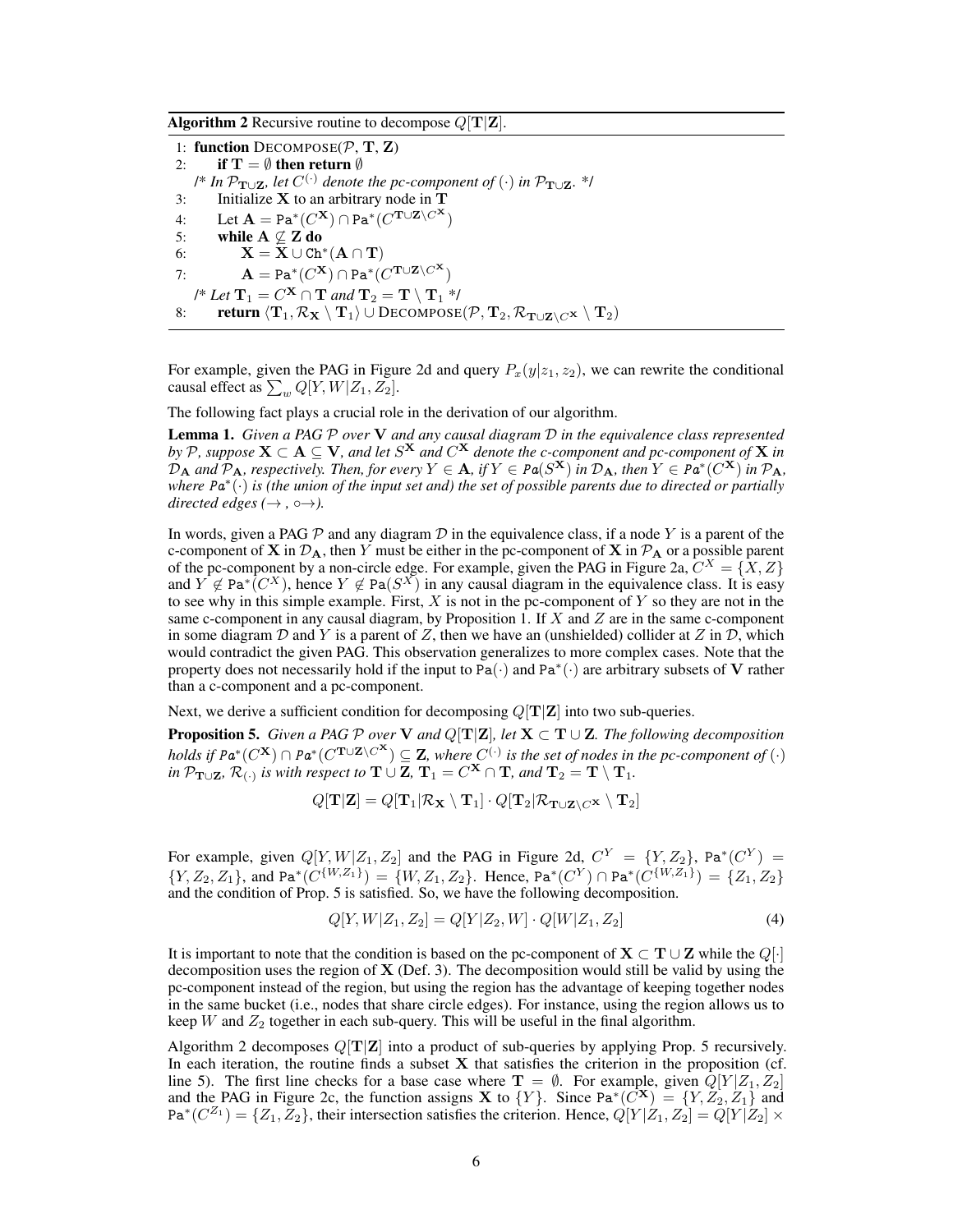**Algorithm 3 CIDP** $(x, y, z)$  given PAG P **Input:** three disjoint sets  $X, Y, Z \subset V$ **Output:** Expression for  $P_x(y|z)$  or FAIL 1: Let  $\mathbf{D} = \text{An}(\mathbf{Y} \cup \mathbf{Z})_{\mathcal{P}_{\mathbf{V} \setminus \mathbf{X}}} \setminus \mathbf{Z}$ 2:  $P_{\mathbf{x}}(\mathbf{y}|\mathbf{z}) = \sum_{\mathbf{d}\setminus\mathbf{y}} Q[\mathbf{D}|\mathbf{Z}]$  $\triangleright$  Expand query via Prop. 4 3:  $\mathbf{F} = \text{DECOMPOSE}(\mathcal{P}, \mathbf{D}, \mathbf{Z})$  $\triangleright$  **F** is a set of pairs  $\langle \mathbf{D}_i, \mathbf{Z}_i \rangle$ /\* At this point,  $P_{\bf x}({\bf y}|{\bf z})=\sum_{{\bf d}\setminus {\bf y}}\prod_i Q[{\bf D}_i|{\bf Z}_i]=\prod_i\sum_{{\bf d}_i\setminus {\bf y}} Q[{\bf D}_i|{\bf Z}_i]$  \*/ 4: Let  $\mathbf{F}^* = \emptyset$ 5: for each  $\langle \mathbf D_i, \mathbf Z_i \rangle \in \mathbf F$  do 6: **if**  $D_i \cap Y \neq \emptyset$  then<br>7:  $F^* = F^* \cup Do-$ 7:  $\mathbf{F}^* = \dot{\mathbf{F}}^* \cup \text{Do-SEE}(\mathcal{P}, \mathbf{D}_i, \mathbf{Z}_i)$ 8:  $P_{\mathbf{x}}(\mathbf{y}|\mathbf{z})=\prod_{\{i\mid\langle\mathbf{D}_i,\mathbf{Z}_i\rangle\in\mathbf{F}^{\ast}\}}\sum_{\mathbf{d}_i\setminus\mathbf{y}}$ Identify $({\bf D}_i \cup {\bf Z}_i, {\bf V}, P)$  $\sum_{\mathbf{d}_i} \text{IDENTIFY}(\mathbf{D}_i \cup \mathbf{Z}_i, \mathbf{V}, P)$ 9: function  $Do-SEE(\mathcal{P}, T, Z)$ *(\* Let* **B** denote a bucket in P and  $C^{(·)}$  denote the pc-component of  $(·)$  in P<sub>T∪Z∪B</sub> \*/ 10: **if**  $\exists \mathbf{B} \mid \mathbf{B} \cap (\mathbf{T} \cup \mathbf{Z}) \neq \emptyset \wedge \mathbf{B} \nsubseteq (\mathbf{T} \cup \mathbf{Z})$  then 11: **if** Pa<sup>\*</sup>( $C^{\mathbf{B} \setminus (\mathbf{T} \cup \mathbf{Z})}$ )  $\cap$  **T** =  $\emptyset$  then 12: **return** DO-SEE( $P$ , **T**, **Z**  $\cup$  **B**  $\setminus$  **T**) 13: else 14: throw FAIL 15: return  $\langle \mathbf{T}, \mathbf{Z} \rangle$ 

 $Q[\emptyset|Z_1, Z_2]$  where  $Q[\emptyset|Z_1, Z_2] = 1$  by definition. The base case accounts for the recursive call DECOMPOSE( $\mathcal{P}, \emptyset, \{Z_1, Z_2\}$ ) which yields  $Q[\emptyset | Z_1, Z_2] = 1$ . In general, this step simplifies a target  $Q[\cdot]$  and facilitates its computation.

To derive our identification algorithm, we use one more trick. Lemma 2 below provides a sufficient criterion where given  $Q[T|\mathbf{Z}]$  and a causal diagram D, we can move a subset X from the intervention set  $V \setminus (T \cup Z)$  to the conditioning set.

**Lemma 2.** *Given causal diagram*  $\mathcal D$  *and*  $Q[T|\mathbf{Z}]$ *, let*  $\mathbf{X} \subseteq \mathbf{V} \setminus (\mathbf{T} \cup \mathbf{Z})$  *and let*  $S^{\mathbf{X}}$  *denote the c*-component of **X** in  $\mathcal{D}_{\mathbf{T}\cup\mathbf{Z}\cup\mathbf{X}}$ *.* If  $Pa(S^{\mathbf{X}}) \cap \mathbf{T} = \emptyset$ *, then*  $Q[\mathbf{T}|\mathbf{Z}] = Q[\mathbf{T}|\mathbf{Z}\cup\mathbf{X}]$ *.* 

The following proposition generalizes the result in Lemma 2 to PAGs using the property in Lemma 1. **Proposition 6.** *Given PAG*  ${\cal P}$  *and Q*[T|**Z**], let  $\mathbf{X}\subseteq \mathbf{V}\backslash (\mathbf{T}\cup \mathbf{Z})$  and let  $C^{\mathbf{X}}$  denote the pc-component  $\rho f \tilde{\mathbf{X}}$  *in*  $\mathcal{P}_{\mathbf{T}\cup\mathbf{Z}\cup\mathbf{X}}$ *. If*  $P\bm{a}^*(C^\mathbf{X})\cap\mathbf{T}=\emptyset$ *, then*  $Q[\mathbf{T}|\mathbf{Z}]\stackrel{.}{=}Q[\mathbf{T}|\mathbf{Z}\cup\mathbf{X}]$ *.* 

*Proof.* Let D be any diagram in the equivalence class represented by P. By Lemma 1, if Pa<sup>\*</sup>( $C^{\mathbf{X}}$ )  $\cap$  $T = \emptyset$  in  $\mathcal{P}_{T\cup Z\cup X}$ , then Pa $(S^X) \cap T = \emptyset$  in  $\mathcal{D}_{T\cup Z\cup X}$ . Hence, the proposition follows by Lemma 2 since the equation is valid for all the diagrams in the equivalence class.  $\Box$ 

For example, given  $Q[Y|Z]$  and the PAG in Figure 2a, Pa<sup>\*</sup> $(C^X) \cap {Y} = \text{Pa}^*(\{X, Z\}) \cap {Y} = \emptyset$ , hence  $Q[Y|Z] = Q[Y|Z, X]$ . Similarly, given the PAG in Fig. 2b,  $Q[Y|Z, W] = Q[Y|Z, W, X]$ .

Finally, we use the above results to construct Algorithm 3 which identifies conditional causal effects. The algorithm is sound by Theorem 1. It starts by computing set  $D$  then expanding the query accordingly in lines 1-2. Then, CIDP calls Alg. 2 which decomposes  $Q[D|Z]$  to sub-queries as the comment below line 3 elaborates. Lines 4-7 achieve two things. First, we drop every unnecessary query  $Q[\mathbf{D}_i|\mathbf{Z}_i]$  where  $\mathbf{D}_i \cap \mathbf{Y} = \emptyset$  since  $\sum_{\mathbf{d}_i} Q[\mathbf{D}_i|\mathbf{Z}_i] = 1$ . For each remaining query  $Q[\mathbf{D}_i|\mathbf{Z}_i]$ , function DO-SEE( $\cdot, \cdot, \cdot$ ) searches recursively for a bucket **B** in P such that a strict subset of **B** is in  $D_i\cup \mathbf{Z}_i$ , and then tries to apply Prop. 6 to obtain  $Q[\mathbf{D}_i|\mathbf{Z}_i\cup \mathbf{B}\setminus \mathbf{D}_i].$  Finally, in line 8, we try to compute the target conditional effect by computing each  $Q[\mathbf{D}_i|\mathbf{Z}_i] = \frac{Q[\mathbf{D}_i \cup \mathbf{Z}_i]}{\sum_{\mathbf{d}} Q[\mathbf{D}_i \cup \mathbf{Z}_i]}$  $\frac{Q[\mathbf{D}_i \cup \mathbf{Z}_i]}{d_i Q[\mathbf{D}_i \cup \mathbf{Z}_i]}$  and calling IDENTIFY( $\mathbf{D}_i \cup \mathbf{Z}_i, \mathbf{V}, \mathcal{P}$ ) from Alg. 1. CIDP does not identify the target effect if either D0-SEE( $\cdot$ ) or IDENTIFY $(\cdot)$  throws a FAIL.

Theorem 1. *CIDP (Algorithm 3) is sound.*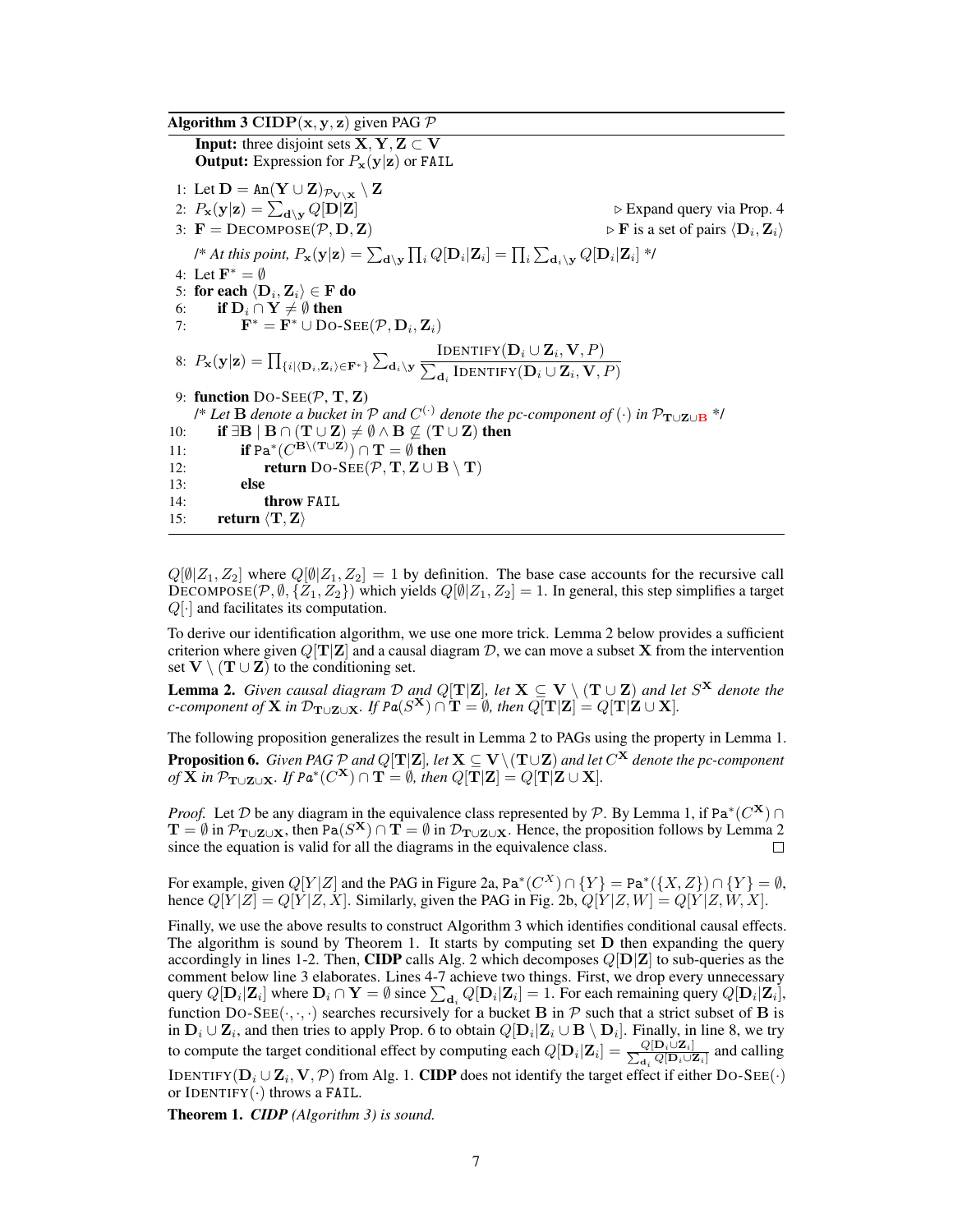*Proof Sketch.* Line 2 follows from Proposition 4. Function  $DECOMPOSE(\cdot, \cdot, \cdot)$  is sound by Proposition 5. The second equivalence in the comment after line 3 is justified by the proof of Prop. 5. Line 6 drops from  $\mathbf{F}^*$  every  $Q[\mathbf{D}_i|\mathbf{Z}_i]$  where  $\mathbf{Y} \cap \mathbf{D}_i = \emptyset$  since  $\sum_{\mathbf{d}_i} Q[\mathbf{D}_i|\mathbf{Z}_i] = 1$ . The soundness of DO-SEE( $\cdot, \cdot, \cdot$ ) follows from Proposition 6. Finally, line 8 is sound by Definition 5 and the correctness of IDENTIFY $(\cdot, \cdot, \cdot)$  in (Jaber et al., 2019a).  $\Box$ 

#### 4.1 Illustrative Example

Consider the effect  $P_x(y|z_1, z_2)$  and the PAG in Figure 2d. We have the following from Eq. 4 and Lines 4-7 of the algorithm. Since  $\{Y\}, \{Z_2, W\}$  are buckets in the PAG, DO-SEE( $\cdot$ ) does nothing.

$$
P_x(y|z_1, z_2) = \sum_{w} Q[Y, W|Z_1, Z_2] = Q[Y|Z_2, W] \cdot \sum_{w} Q[W|Z_1, Z_2] = Q[Y|Z_2, W]
$$

Then, we call IDENTIFY $(\{Y, Z_2, W\}, \mathbf{V}, P)$  to compute  $Q[\{Y, Z_2, W\}]$  from  $P(\mathbf{V})$ . Node  $Z_1$  is not in the same pc-component with its only child Y in P. Hence,  $Q[\{Y, Z_2, W, X\}]$  is identifiable from  $P(V)$  by Proposition 2 using the order  $X < \{W, Z_2\} < Z_1 < Y$ .

$$
Q[{Y, Z_2, W, X}] = \frac{P(\mathbf{v})}{P(z_1|x, w, z_2)} \times \sum_{z_1'} P(z_1'|x, w, z_2) = P(x, w, z_2) \cdot P(y|x, w, z_2, z_1)
$$
 (5)

Next, X does not have any possible children in  $\mathcal{P}_{V\setminus\{Z_1\}}$ , hence  $Q[\{Y, Z_2, W\}]$  is identifiable from  $Q[{Y, Z_2, W, X}]$  (Eq. 5) using the partial order  $X < {W, Z_2} < Y$ . The last equivalence is a simplification obtained by considering the independence relation  $(X \perp \!\!\!\perp \{W, Z_2\})$ .

$$
Q[{Y,Z_2,W}] = \frac{P_{z_1}}{P_{z_1}(x)} \times \sum_{x'} P_{z_1}(x') = \frac{P(x,w,z_2)P(y|x,w,z_2,z_1)}{P(x)} = P(w,z_2)P(y|w,z_2,z_1)
$$

Finally, the conditional effect simplifies as follows.

$$
P_x(y|z_1, z_2) = \frac{Q[\{Y, Z_2, W\}]}{\sum_y Q[\{Y, Z_2, W\}]} = \frac{P(w, z_2) \cdot P(y|w, z_2, z_1)}{\sum_y P(w, z_2) \cdot P(y|w, z_2, z_1)} = P(y|z_2, z_1)
$$

#### 4.2 Expressiveness

Theorem 2 below establishes that CIDP subsumes IDP. Conversely, IDP cannot compute some conditional effects that are identifiable by CIDP, such as the cases depicted in Fig. 2, because the corresponding joint effects are not identifiable. Hence, CIDP is strictly more powerful than IDP. **Theorem 2.** *CIDP* (Alg. 3) subsumes *IDP* (Alg. 1) − *if* **CIDP** fails to identify  $P_x(y)$ *, IDP fails too.* 

*Proof.* Suppose  $\mathbf{Z} = \emptyset$ . The query expansion reduces to that in Alg. 1. Alg. 2 will decompose  $Q[\mathbf{D}]$ only if the subsets are disjoint in  $\mathcal{P}_{\mathbf{D}}$  since any adjacency implies the condition of Proposition 5 would fail. Such a decomposition is valid for **IDP** using Prop. 3 where the denominator set would be empty. Whenever set B in DO-SEE(·) exists (line 10), the function fails. We then have  $B \cap X \neq \emptyset$ and there exists a potentially causal path from **X** to **Y** that starts with an invisible edge. Hence,  $P_x(y)$ is not identifiable by (Jaber et al., 2019a, Th. 3), and consequently IDP fails. Finally, CIDP fails if a call to IDENTIFY( $\cdot$ ) fails. It follows that **IDP** would fail as well which concludes the proof.  $\Box$ 

#### 5 Conclusion

The problem of identifying conditional causal effects is of great interest due to its role in evaluating conditional plans or policies (Pearl and Robins, 1995). We have investigated a challenging version of this problem where in addition to the observational distribution, the available causal information is not a fully specified causal diagram, but a PAG which represents a Markov equivalence class of causal diagrams and which can be inferred from the observational distribution. We develop an algorithm to compute the effect of an arbitrary set of intervention variables  $X$  on an arbitrary outcome set Y while conditioning on a third disjoint set **Z**, denoted  $P_x(y|z)$ . We show that the proposed algorithm subsumes the state-of-the-art algorithm in (Jaber et al., 2019a), which is complete for unconditional effects. Moreover, **CIDP** identifies all the examples in the literature that we are aware of, including the one in Fig. 2b which is not identifiable by the generalized do-calculus (Zhang, 2008a). Based on these observations, we conjecture that our algorithm is complete.